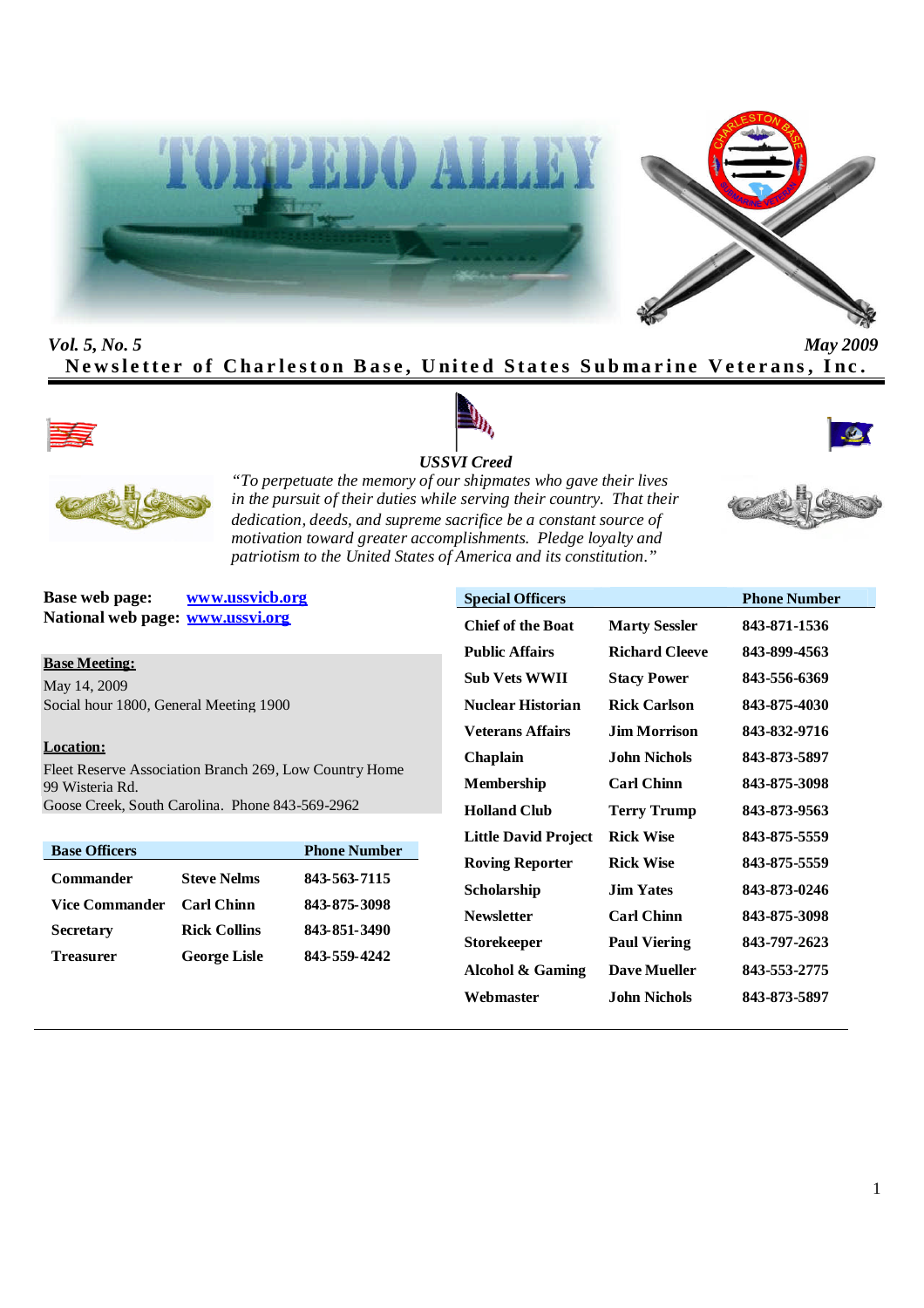# **Minutes of the April 2009 meeting**

Attendance for the April 9, 2009 meeting was 93

**Opening Ceremony:** Base Commander called the meeting to order. A Quorum was present and the meeting was commenced at 1900.

**Presentation:** Jim Yates presented to the winners of the ADMIRAL OSBORNE Scholarship their checks. The winners were well qualified and represented their schools well.

**Introductions**: New people were introduced; Wayne Skinner, Thomas Scott, Jimmy Legg, Charlie Snyder, Louis Goehring, Lon Watson. Welcome aboard.

**Secretary**: Secretary Rick Collins asked for a motion to approve the meeting minutes from last month. A motion was made and seconded. Minutes approved.

**Treasurer**: George Lisle gave the treasurer's report.

**Storekeeper**: Please pick up what you have ordered.

**Chaplain**: MonthlyReport: ·Cards sent:

- Jim Lewis as he recovers from leg surgery in mid-March.
- William Kopacka who fell and broke his hip and 3 ribs in mid-March. He also has a heart problem. William is a WWII Subvet and a life member of Charleston Base.
- Chuck Coker and family. Chuck has been diagnosed with stage 4 brain cancer. Chuck is not a member of USSVI.
- Roberta Gardner and family of MSC(SS) Tim Gardner who departed on Eternal Patrol on December 7th 2008. Tim was not a member of USSVI.
- Mary Hickman and family of Jerry Hickman who departed on Eternal Patrol on March 5th 2008.
- Carol Hix who had hip replacement on Monday, March 23rd. Carol is now out of the hospital and in the Oakbrook Healthcare Center on Traveler's Blvd completing his rehab.
- Dave Huckabee who had his prostrate removed on Tuesday, 31 March. Dave served with me on the STIMSON in our early days in the Navy. He is not a member of USSVI.
- June Kennedy and family on the death of her father, Carl Albaugh on March 28th.
- Terry Sickle who went into the hospital to have his heart rhythm reset. He is doing well.
- Buck Owens as he deals with some prostrate issues.

Several follow-ups were made on those who've had surgery or illnesses in the last couple of months along with the base sending additional cards.

If you know of shipmates or spouses from other bases who

**District Commander:** April 29 thru 2 May is the combined district meeting in St Augustine, Fl. The District election is in June. Anyone can run. We are opening a new base in the upstate. There are 10 people whose next meeting is in Anderson.

#### **Vice Commander Report**: No report

**Holland Club**: We had a presentation to three people who were present with two more not able to make it. The newest Holland Club inductees are; Ernest Barwick, Ralph Comp, Thomas O'brien, Walter Job, and John Spear. Congratuations!

#### **Membership**: No report

**Little David:** Working party on the  $15<sup>th</sup>$  of April at 1000. We only need a small amount of painting.

## **Newsletter:** No report

**Alcohol & Gaming**: Not present but he has "After Battery" ball caps, blue, white, and tan. He can order more but they have to be in lots of 15.

#### **Chief of the Boat**: No report

**Base Commander:** We have been donated a diving alarm. We have enough for us we need to come up with a plan on what to do with it.

Grits parade Sat.  $18<sup>th</sup>$  of April. We will leave the After Battery at around 0930 going to St. George, Parade

starts at 11:00. We are #3 in the line up.

Next month is the base elections, PUT your name in the hat.

Thanks to Larry Starland for donation of a Hunley picture to the After Battery.

We have been requested to bring our float to the convention. Ken Hutchinson will drive it down and trip navigated by Big Ed Simokat.

**Nuclear Historian**: Gave a nice oration about "cleaning up our speech". Instead of using those 4 letters words of ours we should substitute another word in its place. The word "Pelosi" was suggested.

#### **Old Business**: None

#### **New Business**: None

**Good Of The Order**: Depth Charge drawing with \$281 to winner. The winner was Larry Starland. He donated \$50 to the scholarship fund.

The Base Commander adjourned meeting at 2000.

**\*\* End of the minutes for April 2009 \*\***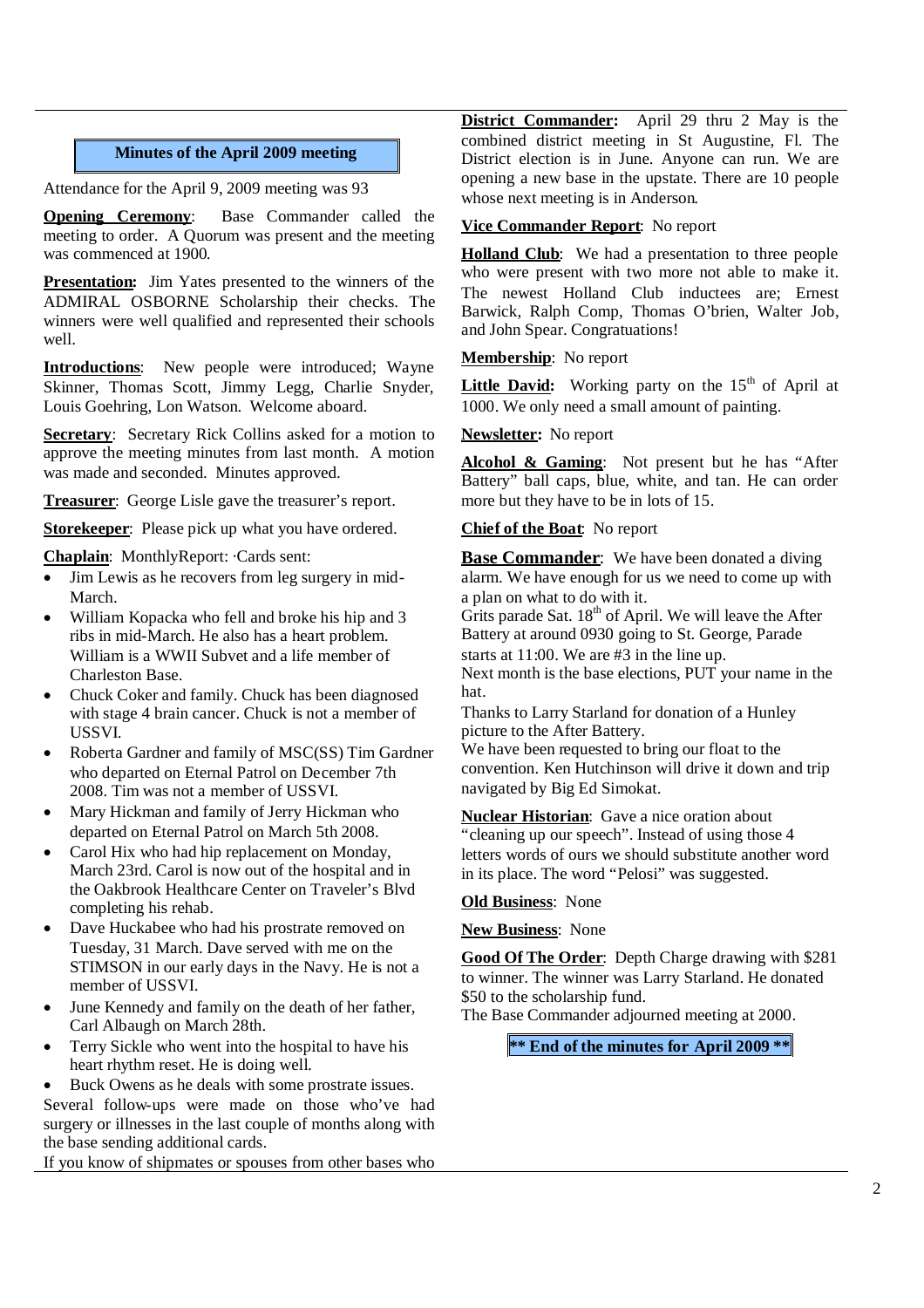are having a difficult time, had surgery, etc. and would like for USSVI Charleston Base to send them a card please send their name and address to the Chaplain via email or phone call.

#### **Public Affairs**: No report

Sub Vets WWII:  $16^{th}$  of April at Ryan's is the next meeting. Come out and join us.

**Scholarship**: Thank You all for your support through the year. It is best to remember who this scholarship honors, Admiral Osborne, and the emphasis he put on education. One of his greatest accomplishments was every crewmember for a couple years that was eligible for advancement made rate. That shows you haw much he valued education.

# **Veteran's Affairs**: No report





- April 29-May 3 Southeast Region Convention in St. Augustine, FL
- May 14 Monthly meeting
- May 25 Memorial Day Service, starts at 1030 Parks Cemetery Summerville
- May 30 Memorial Day (actual)

#### **Don't Forget Your Mom! Mother's Day…May 12, 2009**



*"Don't tell mom I'm a submariner, she thinks I play piano in a whorehouse."*

| <b>May Submarines Lost:</b>            |                     |              |  |  |
|----------------------------------------|---------------------|--------------|--|--|
| USS Runner                             | SS 275              | May 28, 1943 |  |  |
| USS Lagarto                            | SS 371              | May 3, 1945  |  |  |
| <b>USS Squalus</b>                     | SS 192              | May 23, 1939 |  |  |
| USS Stickleback SS 415                 |                     | May 29, 1958 |  |  |
| Run silent, run deep                   |                     |              |  |  |
| For freedom we fought to keep          |                     |              |  |  |
| How we spent so many days              |                     |              |  |  |
| Beneath the shimmering waves           |                     |              |  |  |
| A terrible foe we fought               |                     |              |  |  |
| And gave our lives; and freedom bought |                     |              |  |  |
| Now our souls forever lie              |                     |              |  |  |
| Restlessly beneath the waves           |                     |              |  |  |
| So silent now, so deep                 |                     |              |  |  |
| For it is not enough for you to weep   |                     |              |  |  |
| For we shall not have died in vain     |                     |              |  |  |
| Lest you forget for what we gave       |                     |              |  |  |
| We gave our lives, freedom to save     |                     |              |  |  |
| For if you forget our deeds            |                     |              |  |  |
| Then we shall never sleep              |                     |              |  |  |
| Though we lie so silent, so deep       |                     |              |  |  |
|                                        | Al Alessandra, 2005 |              |  |  |
|                                        |                     |              |  |  |

# **Eternal Patrol**

Donald Lester (Don) Nuzum NUZUM, Don Entered into eternal rest on the morning of April 15, 2009 MCPO Donald (Don) Lester Nuzum, USN (Retired), husband of Jeannie Smith Nuzum. Residence, Charleston, South Carolina. Memorial Services aboard the USS Yorktown at a time to be announced. The family will receive friends at J. HENRY STUHR, INC., WEST ASHLEY CHAPEL (3360 Glenn McConnell Pkwy.) Friday afternoon, April 17, 2009 from five until seven o'clock. In lieu of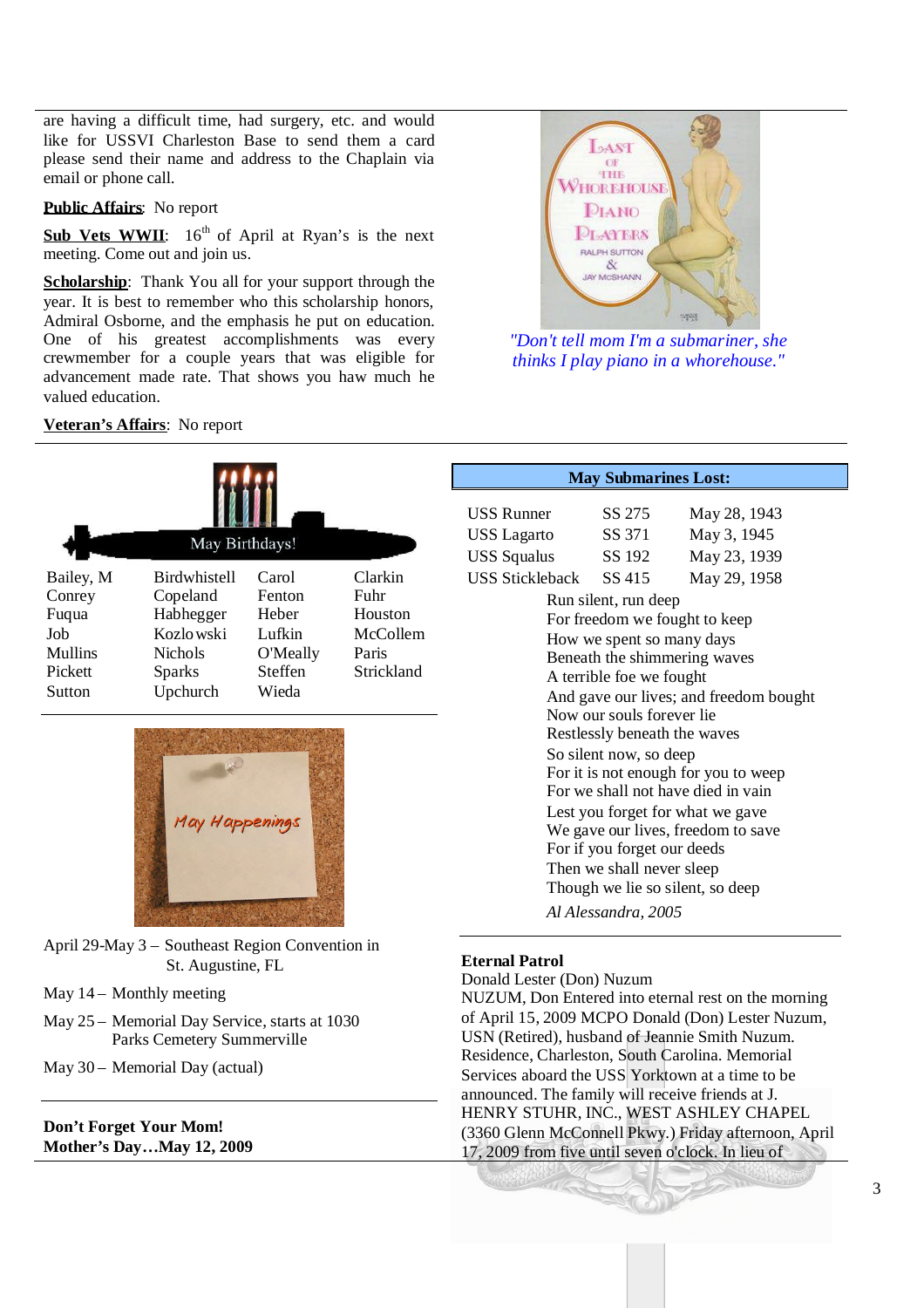

## **From Ron Harter, Cavalla Historical Foundation Public Information Officer**

From Ron Harter, Cavalla Historical Foundation Public Information Officer

 $r$ harter@ealanta.com (mailto:rharter@ealanta.com) 40 for freedom, 1 for training

I got the following e-mail about the loss of USS Thresher from Zeb Alford, retired Navy captain and Cavalla Historical Foundation board member.

Your remembrance of the loss of USS THRESHER brought back many poignant memories of mine. I was CO USS SHARK at that time and on a special op. I couldn't believe the msg. we received. The CO USS THRESHER, Wes Harvey, was a close friend and one of the most qualified nuclear engineers I ever had the honor to serve with. We put the TULLIBEE nuclear prototype and USS TULLIBEE, our first nuclear SSK, in commission. Wes was the engineer for both, Dick Jortberg was CO, and I was XO. I never served on any nuclear submarine with a more qualified wardroom and crew than TULLIBEE- that's saying something!

In November Admiral Rickover had me ordered to the pentagon to OP 31. Admiral Dennis Wilkerson was my boss there. The task he assigned me, among others, was to get together all the information pertinent to the loss of THRESHER, and write the presentation to Congress by Admiral Red Ramage (OP 03) concerning loss of THRESHER. I was also assigned project manager for the SUBSAFE program for CNO. My saddest memory was listening to the tapes of the underwater phone conversations between Wes and the submarine rescue vessel ,which was his escort for his sea trials, after a major overhaul at Portsmouth Naval Shipyard. Wes had relieved as CO while the sub was in the shipyard. The first conversation that I remember well was Wes telling the sub rescue vessel "stand clear, emergency surfacing from test depth, flooding in the engine room". His voice was calm,

flowers, memorials may be made to Ashley River Fire Department, 8045 Dorchester Road, North Charleston, SC 29418. Mr. Nuzum was born on January 5, 1940 in Clarksburg, West Virginia, son of the late Lester Nuzum and Margaret Zirkle Nuzum. He was a retired Master Chief Petty Officer with the US Navy with 20 years of service to his country and worked at the Charleston Museum for 25 years. He served on Submarines and was a member of the SubVets, member of the Fleet Reserve and was a volunteer on the USS Yorktown. In addition to his wife Jean of Charleston, surviving are his mother of Shinnston, WV; two sons, Donald Nuzum of Summerville, Stan Nuzum of Mt. Pleasant; a daughter, Heather Roberts of Camden, SC; a sister, Joyce Ladanye of Shinnston, WV; and six grandchildren, Michael Nuzum, Catherine Nuzum, Rachael Nuzum, Erich Nuzum, Sophia Roberts, and Noah Roberts. A memorial message may be written to the family by visiting our website, www.jhenrystuhr.com. Visit our guestbook at www.postandcourier.com/ deaths.

#### **Drinking Your Dolphins**

It is a fine tradition among Royal Navy submariners. Recruits down a glass of rum containing a coveted silver badge, catching it in their teeth.

But the 'bonding' ritual may be banned on health and safety grounds after a young sailor swallowed the 13/4inch-long emblem and was lucky not to choke to death.

Horrified crewmates and officers in the mess at the Clyde Naval Base, in Faslane near Glasgow, realised the sailor – who has not been named – was in trouble.



An X-ray shows the Dolphins badge (below) in the sailor's gullet He was taken to hospital, where an X-ray showed the Dolphins badge was halfway down his gullet, heading for his stomach. The sailor was kept in hospital for two days but the Navy is refusing to say whether the badge emerged naturally or if there was an operation to remove it.

A source said: 'The boy appeared to be quite drunk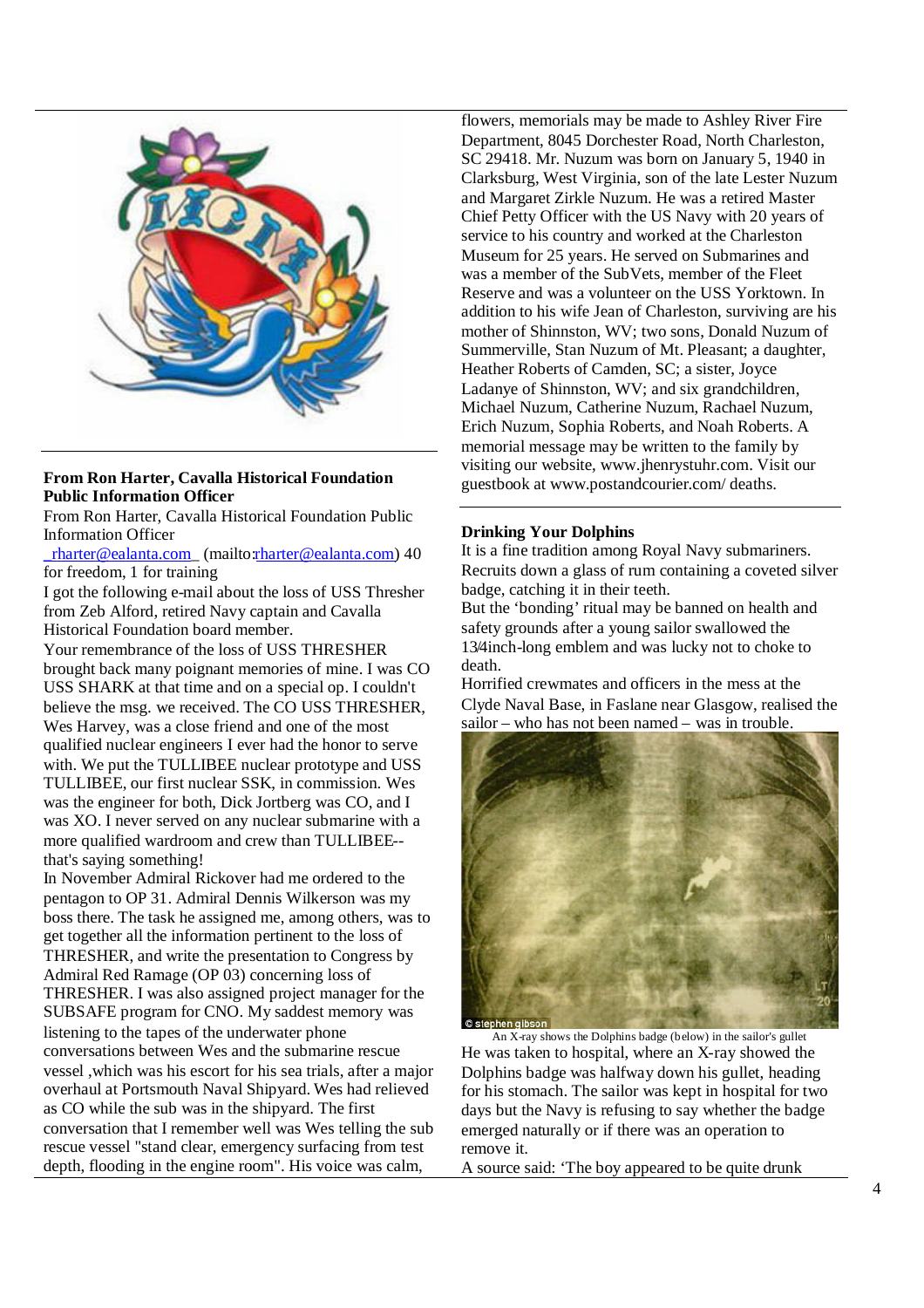and easily recognized. I could hear the air blow start and the screw speeding up. In less than a minute, the emergency blow trailed off and the screw started slowing down. Wes's last report was "attempting to blow" . Wes knew and I knew that were no orders that started with "attempting". His voice was still calm even though he knew by then his sub was lost. I believe till this day that he was telling us something was wrong with the air blow system. Even someone as good an engineer as Wes couldn't figure out why the air blow stopped. The next thing on the tape some minutes later was the collapse of the first bulkhead, followed shortly after with the others collapsing. Calculations later estimated the sub reached 300-400 feet depth before the flooding stopped her ascent. Six weeks later when she was located, the bow was buried about thirty feet deep at 12000 feet depth. Calculations show she was going over 100 knots when she bottomed. The front half of the sub was vertical. The sub broke in two at the reactor compartment. I could read the name of the next to last reactor watch officer on the log sheet on the bottom of the ocean from the hundreds of pics made. Before I had arrived in the pentagon, the submarine force had conducted alongside blowing of the air blow system on sister subs. All the valves froze from adiabatic expansion causing freezing of the small amount of moisture in the compressed air. Other subs had samples taken from their saltwater engine room cooling system. The silver brazing joints were destructively tested and the bonding ranged from 100 %(few) down to 10%. The reactor safety systems had shut down the reactor from the flooding and spray in the engine room. We knew what the problems were, and the fixes were quickly decided on and implemented. By pass systems were installed on the reactor safety systems within months on all the operating and building nuclear subs. To get the other fixes, the subs had to get shipyard availabilities or overhauls as the designs and equipment became available.

When I left the pentagon in 1965, I requested to be assigned to the first submarine that would get the complete SUBSAFE FIX during its overhaul at Portsmouth Naval Shipyard. That submarine was USS SAM HOUSTON. I had one Polaris patrol before going through a year and a half overhaul at Portsmouth. This involved a core replacement as well as the SUBSAFE FIX. I AM HAPPY TO REPORT THAT EVERYTHING WORKED. I'm still here and we have never lost a sub that had the SUBSAFE FIX installed.

In conclusion I was lucky to play a small part in a major effort where the Navy made a complex military system work. Admirals Ramage, Rickover, and Moorer had the complete confidence of the Secretary of the Navy and the Congress. They reported the findings of the Board of Investigation to the Congress as soon as it was completed. They reported all the things the Navy planned to do to make sure that problem wouldn't happen again, and finally before he took the rum and seemed to hiccup as he swallowed it. He was lucky not to choke to death.' The sailor serves aboard HMS Sceptre, a nuclearpowered submarine that carries Tomahawk cruise missiles and has a complement of 116.

Admiralty top brass are now investigating whether to ban the near 40-year-old ceremony.

Another source added: 'On health and safety grounds it may well be a ban. Everyone is talking about it along the waterfront at Faslane. To my knowledge nothing like this has happened before, and thousands of sailors have gone through rum dolphins. But this could have been so much more serious. Times have now changed. It could leave the Ministry of Defence open to legal action.'

The badge was introduced in 1972 and quickly became revered. It features two dolphins along with a crown and anchor.

All submariners who pass the final part of their training are presented with it in a glass of rum, the Navy's spirit of choice. Sailors used to get a daily rum ration until it was abolished in 1970.

Last night, Jimmy Sleith, a Scottish Area Secretary of the Royal Naval Association, said: 'It is harmless and is a tradition that helps enormously with bonding. There are too many health and safety fuddy-duddies and I hope sense prevails.'

A Navy spokesman said: 'This incident is subject to an investigation.'

## **TRICARE BENEFICIARY WEBSITE**

Users should find the Tricare Beneficiary Web site to be easy and simple to use. With so much important information available, its goal is to provide it to you clearly and conveniently. The site is organized into seven sections, to make it easy for you to find the information you need:

- Overview A high-level summary of Tricare's organization, plans, eligibility requirements, enrollment options and special programs.
- Medical Details about what's covered, finding a provider, getting care, costs, filing claims and more.
- Dental Information about your dental options.
- Vision Information about your vision coverage including eye exams and corrective lenses.
- Prescriptions Details about filling prescriptions, covered medications, prescription costs, pharmacy claims and more.
- Mental Health and Behavior Information about your mental/behavioral health coverage and how to get care based on your health plan option. You'll also learn about the types of mental health providers, types of covered treatments and symptoms for certain conditions.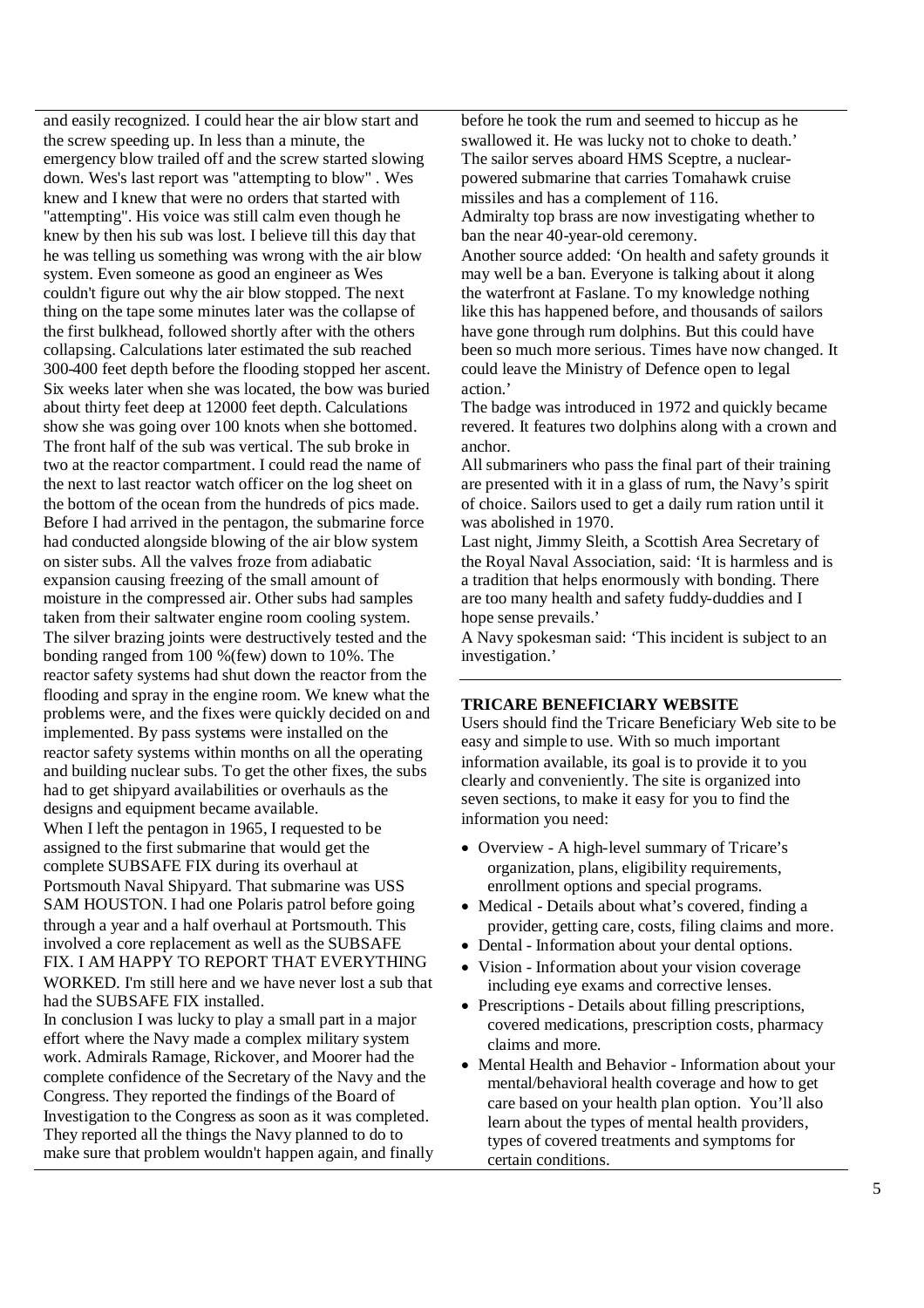they reported what the costs would be--several billions of dollars. The Congress accepted their reports and approved the money for the program. The rest is history. I believe the loss of THRESHER will be remembered as long as there are submariners.

## **Social Security Administration (SSA) Predicts No Social Security COLA for 2010**

The Social Security Administration predicted that under their present system of setting COLAs for social security benefits (which is also used for military retiree pay and military survivors' benefits (SBP and DIC) there will be no increase next year.

The COLA is calculated by comparing the annual change in the consumer price index (CPI) for "urban wage earners" through the third quarter of the calendar year. As I am sure you all remember this year's COLA was 5.8%. They say that from the 3rd quarter of 2008 through the first quarter of 2009 the CPI-W has fallen by 4%. (due, they say, to a drop in the "historically high energy prices" in 2008.)

They then predict that the CPI-W will rise some in the next few months it will not reach the level of the third quarter of 2008. The law states that the Social Security benefits are unchanged in years that the CPI-W since the previous adjustment is zero or less than zero. The obvious next question will be how this will affect Medicare Part B premiums under present law. If you pay your Medicare Part B premium by having it withheld from your monthly Social Security benefit you are in a good position.

There is a "hold-harmless" provision in the statute that means a rise in the Medicare Part B premium cannot lower your social security payment from what it presently is. So, if the law remains the same, most of you will not see an increase in the Part B premiums from this year. However, 25% of those enrolled in Medicare Part B will not have that protection.

These are those that are just enrolling in Medicare Part B (and thus have not had premiums withheld in prior years), those who don't pay Part B premiums by withholding from their Social Security monthly benefit and those who are higher income enrollees and pay a income related monthly premiums. We will keep track of what is going on with the COLA as the year goes on.

## **Admiral Osborne Scholarship Fund**

How about helping out the scholarship fund? We are offering a Charleston Base Challenge Coin for sale. ALL proceeds go into the scholarship fund.

Coins only cost \$7 each. Available for an additional \$1 is a protective plastic capsule.

To get your coin(s) see Jim Yates, Julian Villegas or Carl Chinn.

Life Events - What you need to do and how Tricare may change when you experience different life events. Topics include activating/becoming Medicare-eligible, having a baby, divorcing, retiring, moving and much more. Relevant topics appear based on your profile.

With the magnitude and complexity of the Tricare program there are a few shortcuts to quickly find what you need to obtain maximum benefits:

1.) Enter your profile: Once you've entered your profile, you'll get a tailored list of your most popular topics on your home page. Entering your profile first also ensures the site is tailored to you. If you click through the site without a profile, you'll be asked to enter it at some point once you look for detailed content. 2.) Need a phone number? All the toll-free numbers are found on the "Tricare Contacts" page found in the horizontal navigation at the top of every page.

3.) Need a form? Find enrollment forms, claim forms and other common Tricare forms in PDF format for download on the "Forms" page found in the horizontal navigation at the top of every page.

4.) Use Google Custom Search: The Google Custom Search feature is quick and easy. Just enter a keyword and off you go.

## **DFAS Puts Outs It Retired Pay Newsletter**

This week DFAS issued its first newsletter of the year. To read the full newsletter go to

http://www.dfas.mil/rna-

news/march2009/directorscorner.html for the Directors introduction and then hit rna news. If you want the newsletter in pdf form go to: http://www.dfas.mil/rnanews/march2009/ RetirdPayNewsletterMar09.pdf This issue includes explanations of how the stimulus package will affect you, the methods for calculating the Chapter 61 retirees Combat Related Special Compensation and Retiree Pay, and explanations of the new paid-up provisions of SBP and how to challenge DFAS's decision that you do not yet qualify for the paid-up provision. There are many additional articles of interest in the full newsletter.

## **More on the "Economic Stimulus" Tax**

The recent stimulus plan reduces federal income taxes up to \$400 for working individuals and \$800 for couples via smaller tax withholding from their paychecks. Nonworking military retirees or survivors are not eligible for the tax reduction, but will see the reduced withholding in their retired pay or survivor annuities. That's because DFAS is required to use the new tax withholding tables published by the IRS for retired paychecks or annuities arriving in bank accounts on May 1.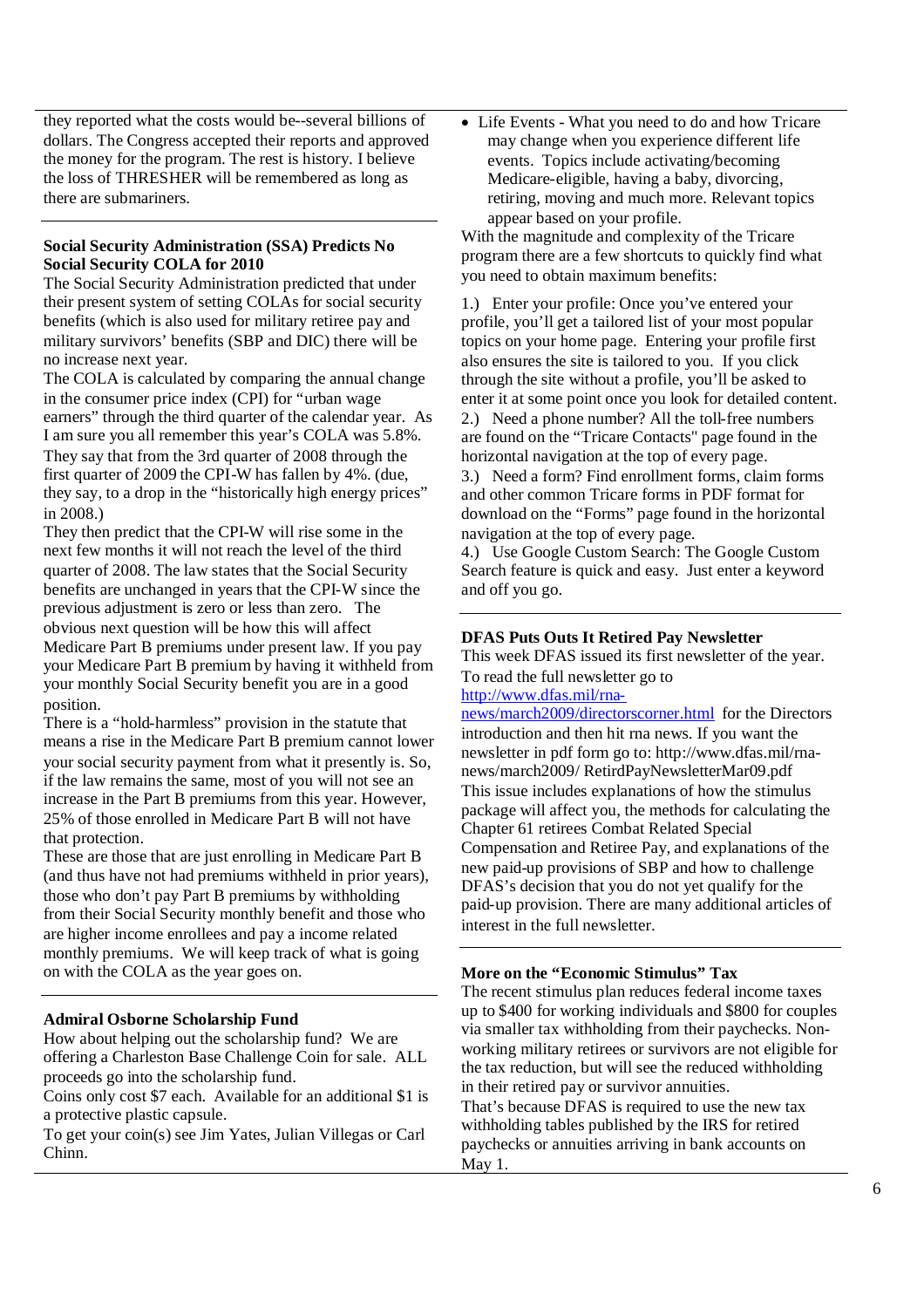Make sure you have one for "when you get challenged"! Buy several for great gifts!



**Message from Rear Admiral Patrick H. Brady Deputy Commander for Undersea Warfare (SEA 07)** On the 46th Anniversary of the Loss of the USS THRESHER (SSN-593)

Forty-six years ago today, on April 10, 1963, while engaged in a deep test dive, USS THRESHER (SSN 593) was lost at sea with 129 Officers and men on board. Based on the findings of a Court of Inquiry and the Joint Congressional Committee on Atomic Energy hearings into the loss, it was concluded that a flooding casualty in the engine room, resulting from a piping failure in one of the seawater systems, was the most probable cause of the loss. From this tragic event, the Submarine Safety (SUBSAFE) Program was established on December 20, 1963 to ensure implementation of recommendations resulting from findings of the THRESHER Court of Inquiry and THRESHER Design Appraisal Board. Today, the technical and administrative requirements of the SUBSAFE Program continue to evolve, and the most current are contained in the Submarine Safety Requirements Manual, NAVSEA 0924-062-0010 Revision C.

Simply stated, the purpose of the SUBSAFE Program is to provide maximum reasonable assurance that seawater is kept out of the submarine and that the submarine and crew can recover if there is a seawater casualty.

Our challenge today, forty-six years after the loss of USS THRESHER, is to maintain the standards established by the SUBSAFE Program and to avoid ignorance, arrogance, and complacency. The culture of the SUBSAFE Program needs to be continually reinforced at all levels of our community. The rigorous compliance with SUBSAFE requirements and attention to detail begin with design and extend through every aspect of construction, maintenance, and operations. The ability of our submarines to continue to operate successfully and return home depends on the vigilance and integrity of each one of us who works in this community. The ability of USS NEWPORT NEWS (SSN 750), USS SAN FRANCISCO (SSN 711) and USS HARTFORD (SSN 768) to survive collisions at sea and to return home is

To add to the confusion, the stimulus bill also provides a \$250 payment to those drawing Social Security or VA disability compensation. So if a retiree or survivor draws VA disability or Social Security, he/she will get the \$250 payment on top of the reduced income tax withholding.

A working retiree who also draws Social Security or VA disability compensation will get the \$250 payment and will also have the additional \$400 (\$800 married filing jointly) withheld from BOTH military retired pay AND employer pay.

There will be some rude awakenings next year when retirees or survivors discover they've been "underwithheld" and owe an unexpectedly large tax bill on their 2009 taxes.

## **2009 Scholarship Winners Announced!**

The recipients of the 2009 Admiral Osborne Scholarship are as follows:

| Rebecca Stout        | \$1,000 |
|----------------------|---------|
| Heather Woodward     | \$500   |
| <b>Hailey Watson</b> | \$500   |
| Mary Caudle          | \$500   |
| Laura Lanier         | \$500   |
| Morgan Crouse        | \$500   |
|                      |         |



Congratulations to these fine students! (*No, Jim, you can't get any money just by being in the picture!*)

## **USS Texas**

As a boy, I went aboard the WW I battleship U.S.S. Texas, which is now a museum near Galveston. A few days ago, I came into possession of a photo of the Texas taken in 1919. You'll note at the top of the superstructure, where the tower framework begins, is a clock with only ten numerals, rather than the normal 12. I'd wondered why the clock had only 10 numbers and tonight I found out why.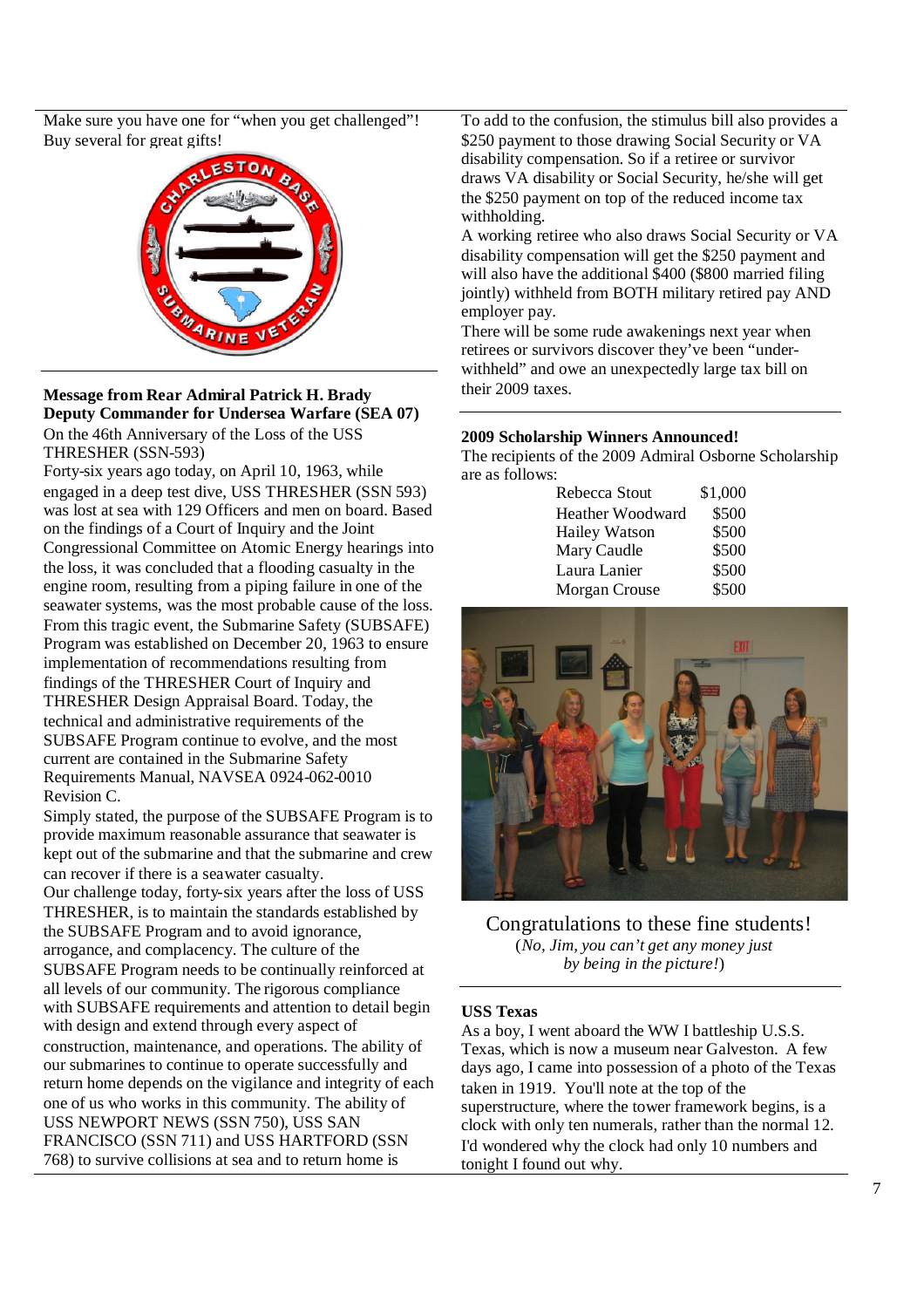testimony to the success of the SUBSAFE Program and the training of the personnel who operate our ships. Our outstanding submarine safety record since THRESHER is a direct result of rigorous compliance with the technical and administrative requirements of the SUBSAFE Program. This success has not gone unnoticed. The Columbia Accident Investigation Board used the SUBSAFE Program as a model of an organization that successfully operates a high-risk program. We must continue to maintain our vigilance, intensity, and integrity in all matters involving the SUBSAFE Program. The supreme sacrifice of those lost with USS THRESHER can best be remembered by never letting it happen again. - RDML Patrick H. Brady

"We are experiencing minor difficulties; we have a positive up angle, and are attempting to blow. Will keep you informed." USS THRESHER (SSN-593), 10 April 1963.

SUBSAFE - A Requirement; An Attitude; A Responsibility

## 46th Anniversary of the Loss of the USS THRESHER (SSN-593)

"Responsibility is a unique concept: it can only reside and inhere in a single individual. You may share it with others, but your portion is not diminished. You may delegate it, but it is still with you. You may disclaim it, but you cannot divest yourself of it. Even if you do not recognize it or admit its presence, you cannot escape it. If responsibility is rightfully yours, no evasion, or ignorance, or passing the blame can shift the burden to someone else."

#### Testimony of Admiral Rickover

Joint Committee on Atomic Energy June 15, 1961 In addition to her 12 officers and 96 enlisted men, the submarine carried 4 Naval officers and 17 civilian technicians to observe her performance during the sea trials and deep-diving tests. Of the 17 civilian technicians, 13 were from Portsmouth Naval Shipyard.

With the development of the SUBSAFE program, the existing ships in service were back fitted with critical systems now required by the SUBSAFE program during scheduled overhauls. Ships under construction received new required systems as a result of design modifications to comply with the SUBSAFE program. The Los Angeles (SSN-688) class was the first submarine class designed after implementation of the SUBSAFE Program. On January 7, 2005 the USS San Francisco (SSN-711), a SSN-688 Class submarine, collided with an undersea mountain while traveling submerged at high speed with 137 men on board. The ship surfaced and returned to port, recovering from the casualty, a SUBSAFE success story. In October of 2008 Norfolk Naval Shipyard welcomed Mr. Al Ford, Deputy Director Submarine Safety and

Prior to WW II, the practice was for battleships to line up, bow to stern, and fire their guns broadside at a common target. These "clocks" were actually indicators of range. When a battleship found the range to the target, it would set its range clocks--one on the front of the superstructure and one on the aft. One hand indicated ten thousands of yards and the other hand indicated thousands of yards, so if both hands were set at 1, the clock was showing that the range to the target was 11,000 yards. Each ship would use binoculars to read its neighbor's clock and set its clocks to match the clock of the ship which had found the range. In that manner, prior to the use of radio, the range information was silently passed down the line of ships and all ships could set their guns to fire the same distance. By the time that the Texas was put up as a museum at the San Jacinto battlefield, the range clock had been removed because the Navy no longer needed it. But I had that photo which made me curious and now we know a little something new, er, old.



## **Sub Support Center Improves its IA Deployment Process**

GROTON, Conn. (NNS) -- Sailors say Naval Submarine Support Center (NSSC) New London's Individual Augmentee (IA) Support Initiative is proving to be a valuable resource for deploying personnel and their families.

When Religious Programs Specialist 1st Class Chastity Morales arrived at the NSSC New London last year, she was given a unique challenge – to create a program to streamline the IA procedure for the command. Morales, a former IA with the Marine Corps, used her personal knowledge and feedback from local IAs to create the NSSC IA Support Initiative, which was implemented in November 2007.

Before this initiative was developed, she said, that some IAs perceived a "here's your orders, see you in a year" mentality. This was the most common feedback the command received from IAs, and some added said that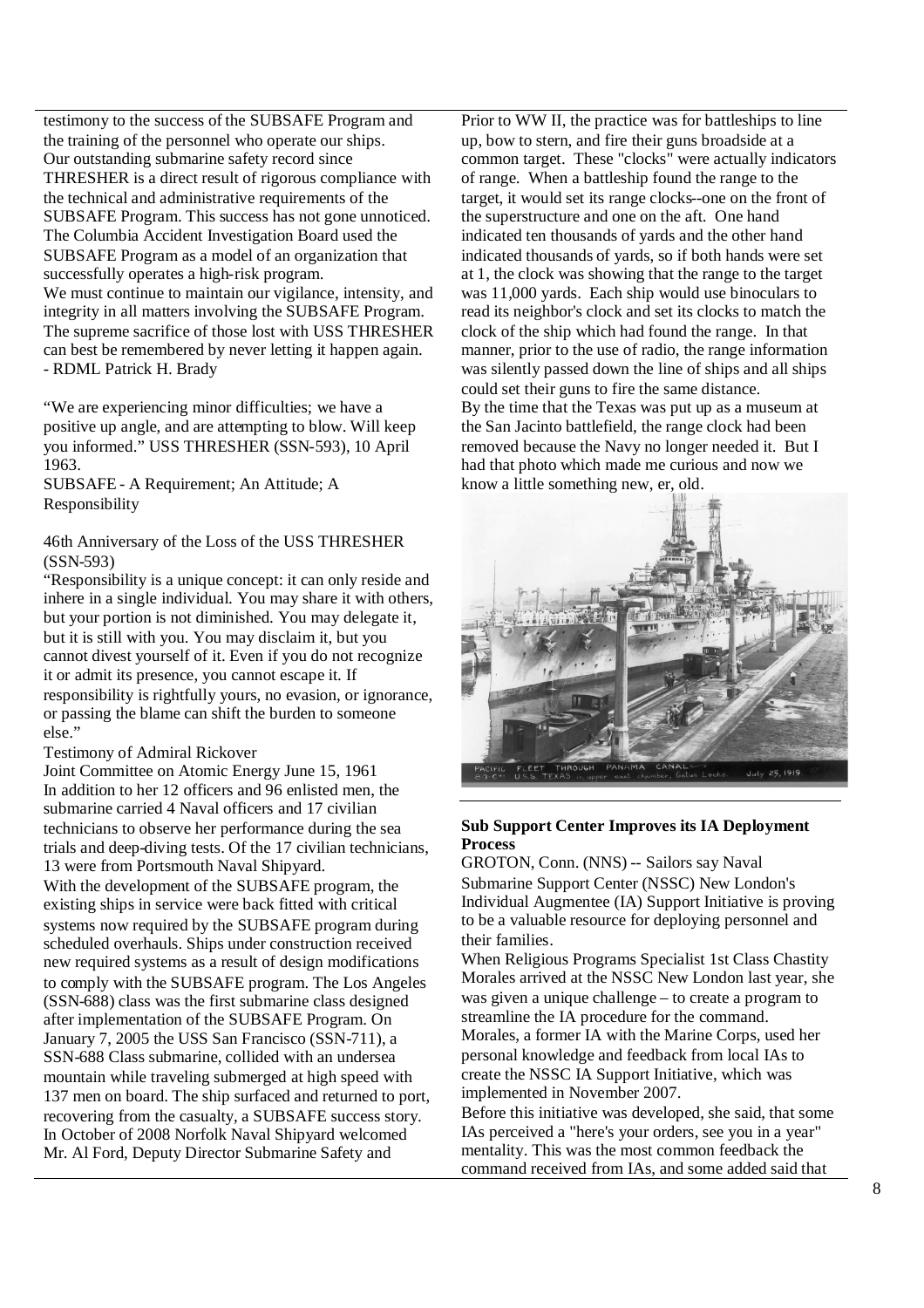Quality Assurance Naval Sea Systems Command NAVSEA 07Q for a presentation on the SUBSAFE program. Mr. Ford's "SUBSAFE Awareness Training" highlights an important part of the culture we must maintain, the culture of the SUBSAFE program requires that we take the time to review and remind ourselves of our failures. The importance of the work you do and the service and responsibility to our submarine sailors, officers and families cannot be stressed enough.

#### **We Have But One Life!**

Some words by Erma Bombeck, entitled *If I had my Life to Live Over*. They were written for women after she discovered that she was dying from cancer. Let's see if we can modify those words to influence us in the years we have remaining.

• When we are sick, we'll hit the sack or otherwise answer sick call instead of pretending that the earth will go into a holding pattern if we aren't there for the day.

• We will talk less and listen more.

• We will share the fellowship of a Butterbean coffee or breakfast rather than riding the sheets for another hour.

• We will take the time to tell our children and/or grandchildren some of our tamer sea stories (and also to listen to some of their at-school adventures).

• We will share more of the responsibility now carried by our spouse (You knew that would creep in).

• We will agree to leave the car windows rolled up on a summer's day because "her" hair had just been teased and sprayed.

• We will cry and laugh less while watching TV and more while watching life.

• We'll find something within our capabilities that needs doing and volunteer (yes, volunteer) to do the job.

• We will never buy anything just because it is practical, won't show soil, or is guaranteed to last a lifetime.

• We will seize every minute of life ahead of us, look at it, and really see it, live it, and never give it back. We will stop sweating the small stuff.

• We won't worry about who doesn't like us, who has more than we have, or who's doing what. Instead, we'll cherish the relationships we have.

Those are just a few of Erma's thoughts in terms we can understand. Adlib some others that are more important to those who are important to us.

#### **The Old Paths**

I liked the old paths, when Moms were at home. Dads were at work. Brothers went into the army. And sisters got married BEFORE having children!

Crime did not pay;

this type of thinking caused extra stress to both the Sailors and their families.

"Before this initiative was in place, preparing for an IA was extremely difficult," said Yeoman 2nd Class Andrew Brown, who deployed on his IA tour in early 2007. "There was little to no guidance on what to do beyond your orders and a quick checklist. I had to do all the research and identify who I needed to see." That has changed, and the new process provides better customer service. To improve the process, Morales, as the command IA coordinator (CIAC), gathered all the information and created a folder that includes a detailed checkout sheet, additional information for the spouse and children, contact information for the command and a list of specific items that are needed to check in for the initial IA training

"We want to provide the same care to our IAs as we do to our deployed submarine crews," she said. "That's why our information package includes command contact information for families as well as information on other support programs in the area."

In addition, she contacts the selected Sailors and explains the contents of the folder.

"We wanted to ensure that no one fell through the cracks," she said. "They are still part of our command, and we wanted to make sure they felt that it was the truth."

Another aspect of the initiative encourages the Sailor and their families to meet with the commanding officer, executive officer and command master chief prior to deploying.

"We feel it is vitally important that the command meets with any Sailor and their family prior to a deployment," said NSSC's Command Master Chief Al Atkinson. "The face-to-face contact is the best way to open the lines of communication and let them know we are here to support them throughout the deployment."

Once the Sailor is deployed, Morales stays in contact with the Sailor by monthly e-mails and an occasional care package.

"One of the things in the package is a page with their personal information on it," she said. "I ask that they leave a valid personal e-mail address so I can contact them. I send the first e-mail about 30 days after they have arrived in theater, just to make sure they have my address and to let them know we have not forgotten them."

Culinary Specialist 1st Class Mark Shipley, an IA selected to deploy in June, commented on the initiative. "It definitely helps," he said. "There's a lot of useful information that makes the transition easier, since I'm fighting in a sandbox instead of on board a submarine. This will be my longest deployment so far, and the information will be beneficial for my wife as well." NSSC is working to do more for IAs when their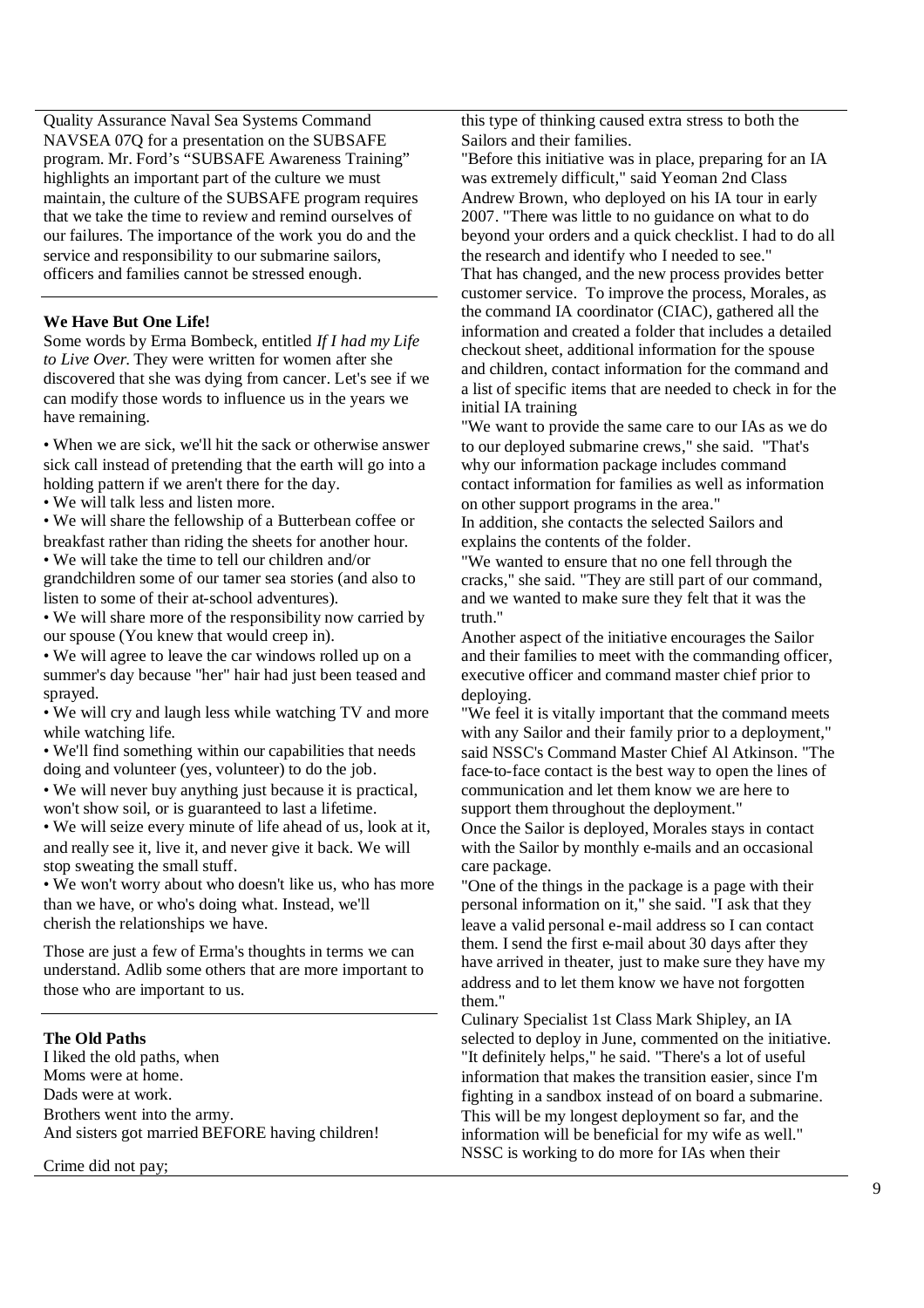Hard work did; And people knew the difference.

Moms could cook; Dads would work; Children would behave.

Husbands were loving; Wives were supportive; And children were polite.

Women wore the jewelry; And Men wore the pants. Women looked like ladies; Men looked like gentlemen; And children looked decent.

People loved the truth, And hated a lie; They came to church to get IN, Not to get OUT!

Hymns sounded Godly; Sermons sounded helpful; Rejoicing sounded normal; And crying sounded sincere.

Cursing was wicked; Drugs were for illness; And divorce was unthinkable.

The flag was honored; America was beautiful; And God was welcome!

We read the Bible in public; Prayed in school; And preached from house to house To be called an American was worth dying for; To be called a Christian was worth living for; To be called a traitor was a shame!

Preachers preached because they had a message; And Christians rejoiced because they had the VICTORY! Preachers preached from the Bible; Singers sang from the heart: And sinners turned to the Lord to be SAVED!

A new birth meant a new life; Salvation meant a changed life; Following Christ led to eternal life.

Being a preacher meant you proclaimed the word of God; Being an officer meant you would serve the Lord; Being a Christian meant you would live for Jesus; And being a sinner meant someone was praying for you!

Laws were based on the Bible; Homes read the Bible; And churches taught the Bible.

deployment ends as well. Currently, members of the NSSC team meet returning IAs at the airport to welcome them home. They also encourage returning IAs to speak with the command chaplain during the first several week they are home.

"We set them up an appointment with our chaplain just to make sure they are coping with the transition process," Morales said.

The command is also looking into additional ways to ease the transition upon the conclusion of a deployment, she said.

# **Memorial Day Service**

Service will be held 25 May at Parks Cemetery on Highway 17A in Summerville. Starts at 1030. Please show up by 1000. Uniform is blue shirt, khaki pants, vest and ball cap. Please attend even if you do not have a vest.



Memorial Day, originally called Decoration Day, is a day of remembrance for those who have died in our nation's service.

To all that have served or are now in service….a heartfelt " Thank You" on this Memorial Day!